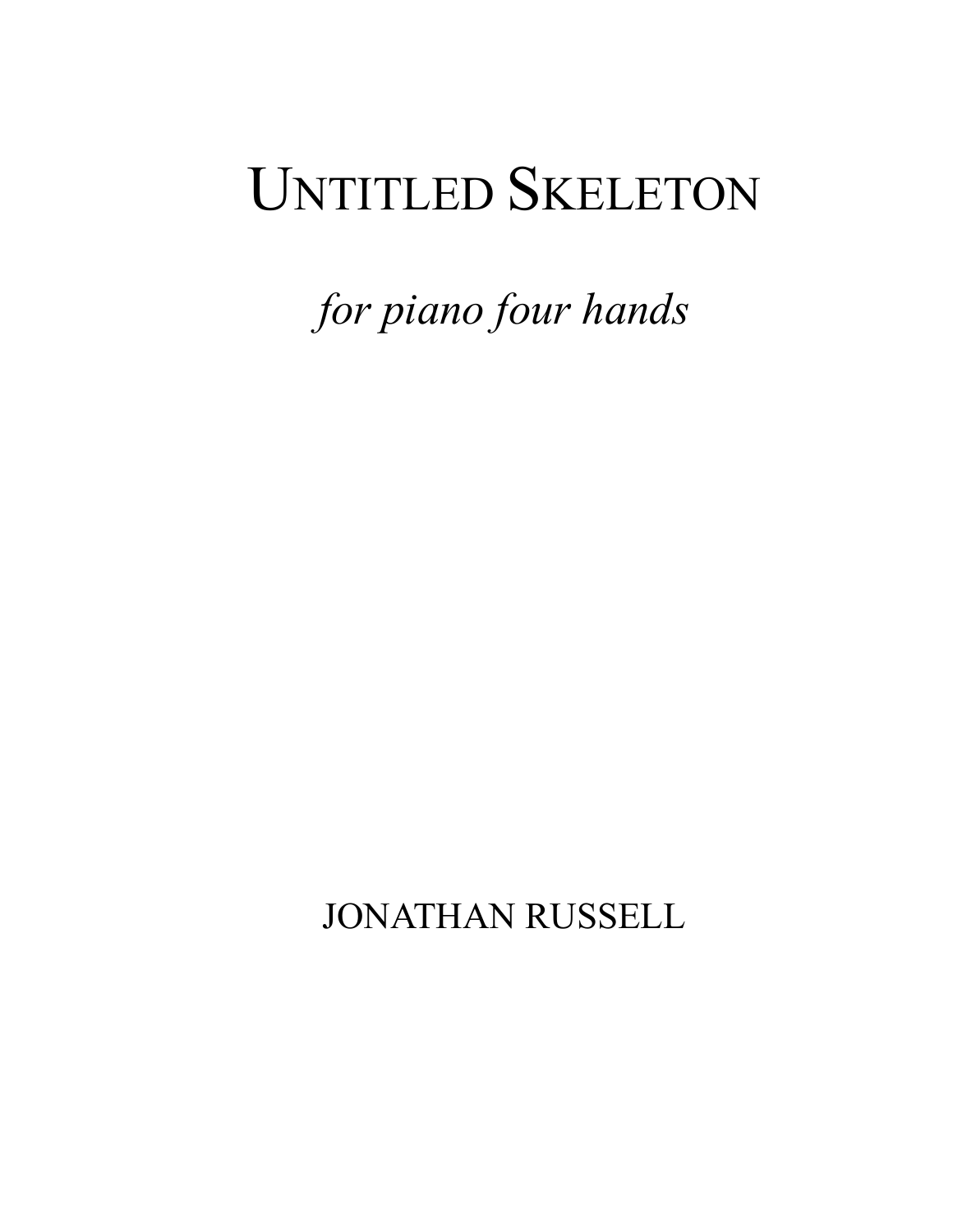## UNTITLED SKELETON composed by Jonathan Russell

Inspired by a work of street art by Stormie, as seen and photographed by the composer on Great Eastern Street, London, October 2016.

Commissioned by ZOFO with generous support from the Van Dyke Family Foundation as part of the "ZOFOMOMA" project.

PERFORMANCE NOTE:

The player of part 1 should stand behind the piano bench and the part 2 player for the entire duration of the piece.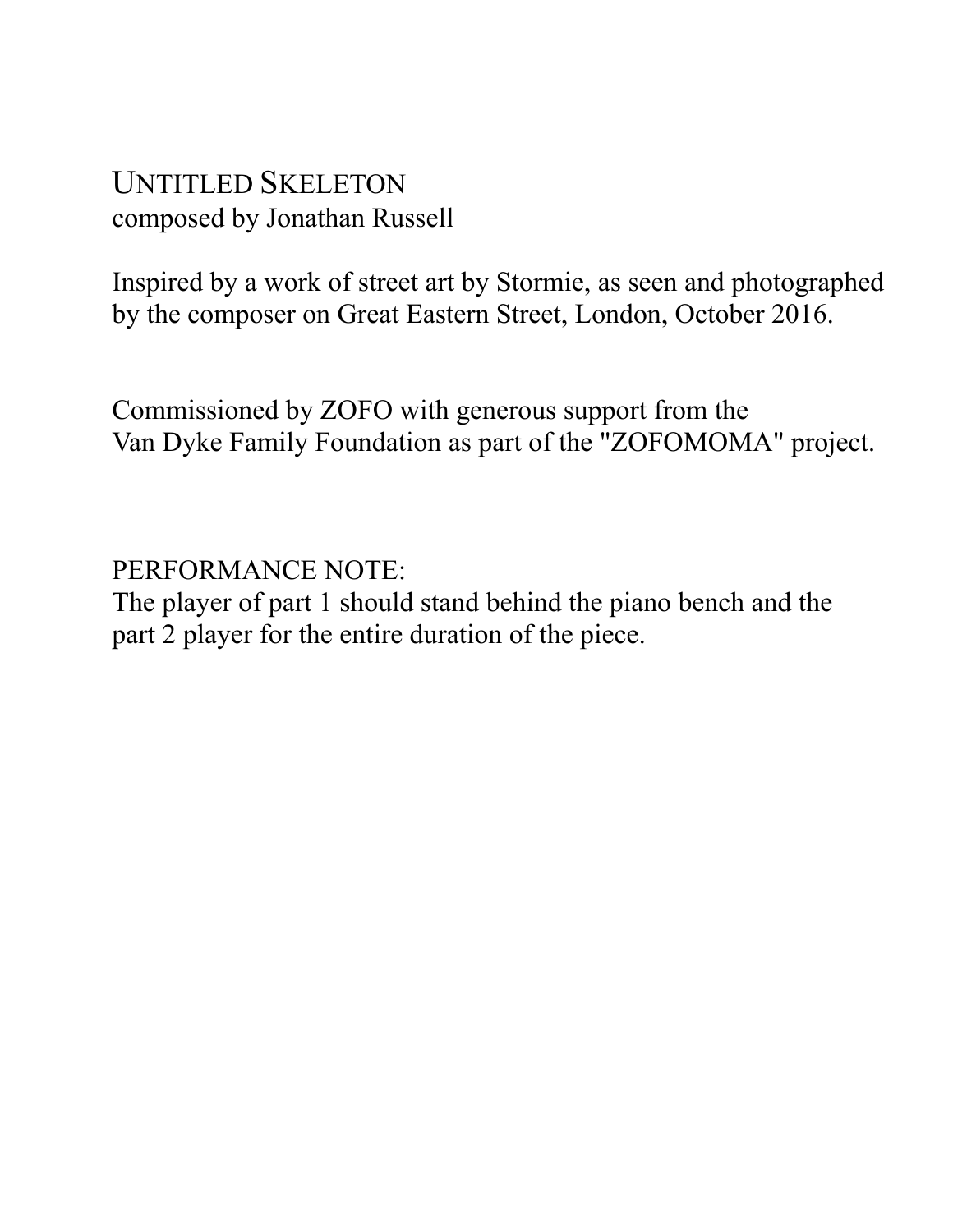## Untitled Skeleton based on street art by Stormie

Jonathan Russell



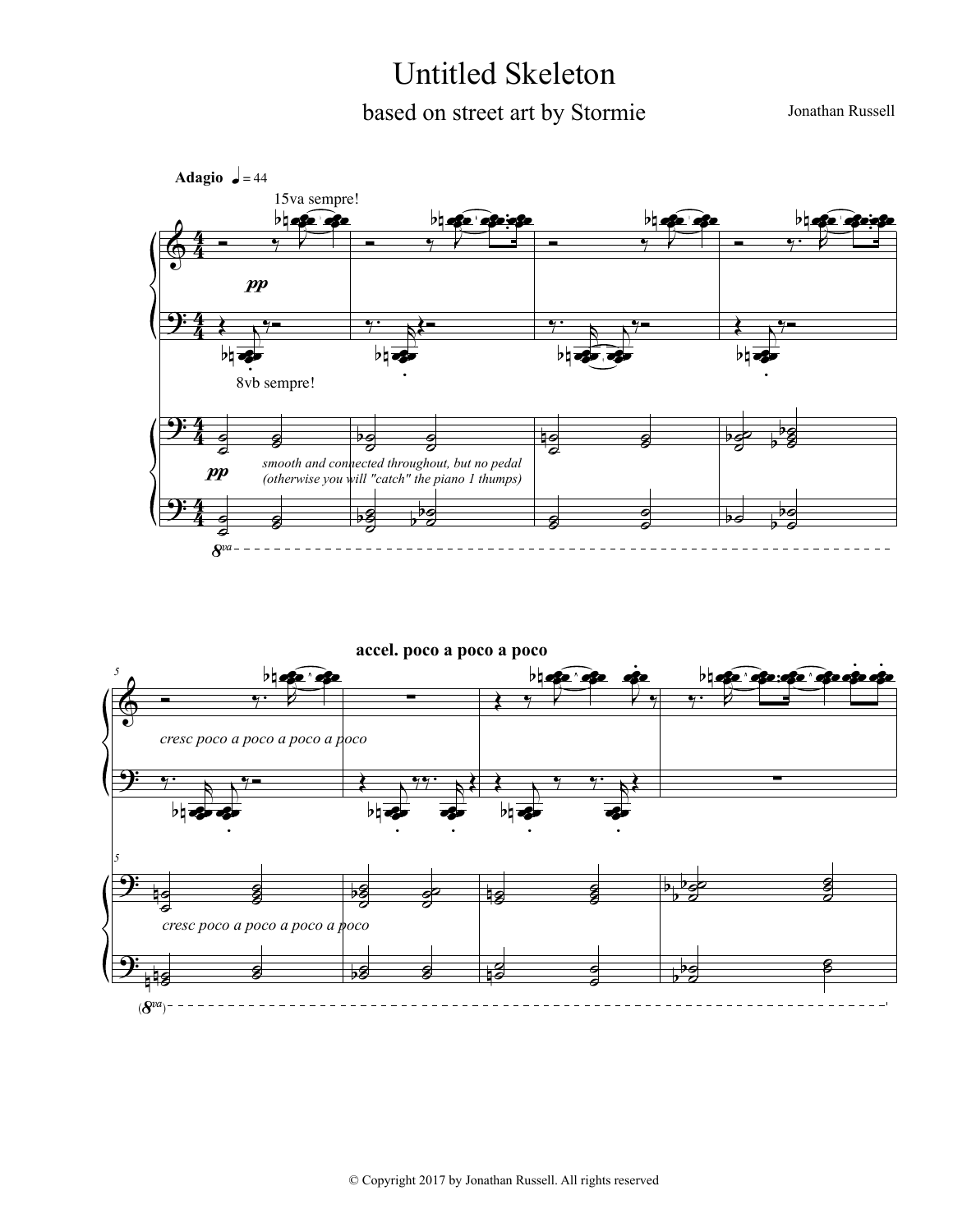

 $\frac{a}{b}$ 







 $\sigma$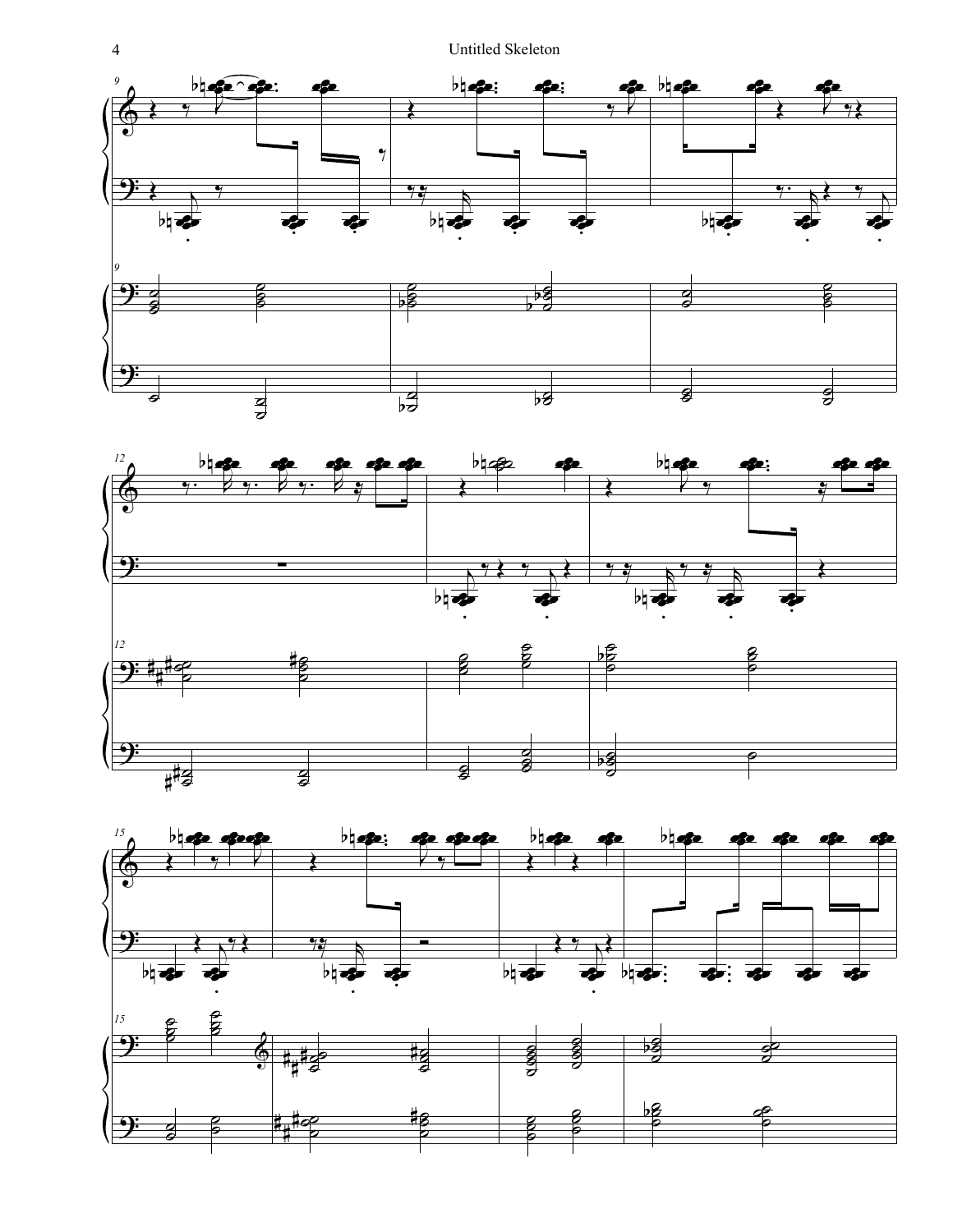Untitled Skeleton 5